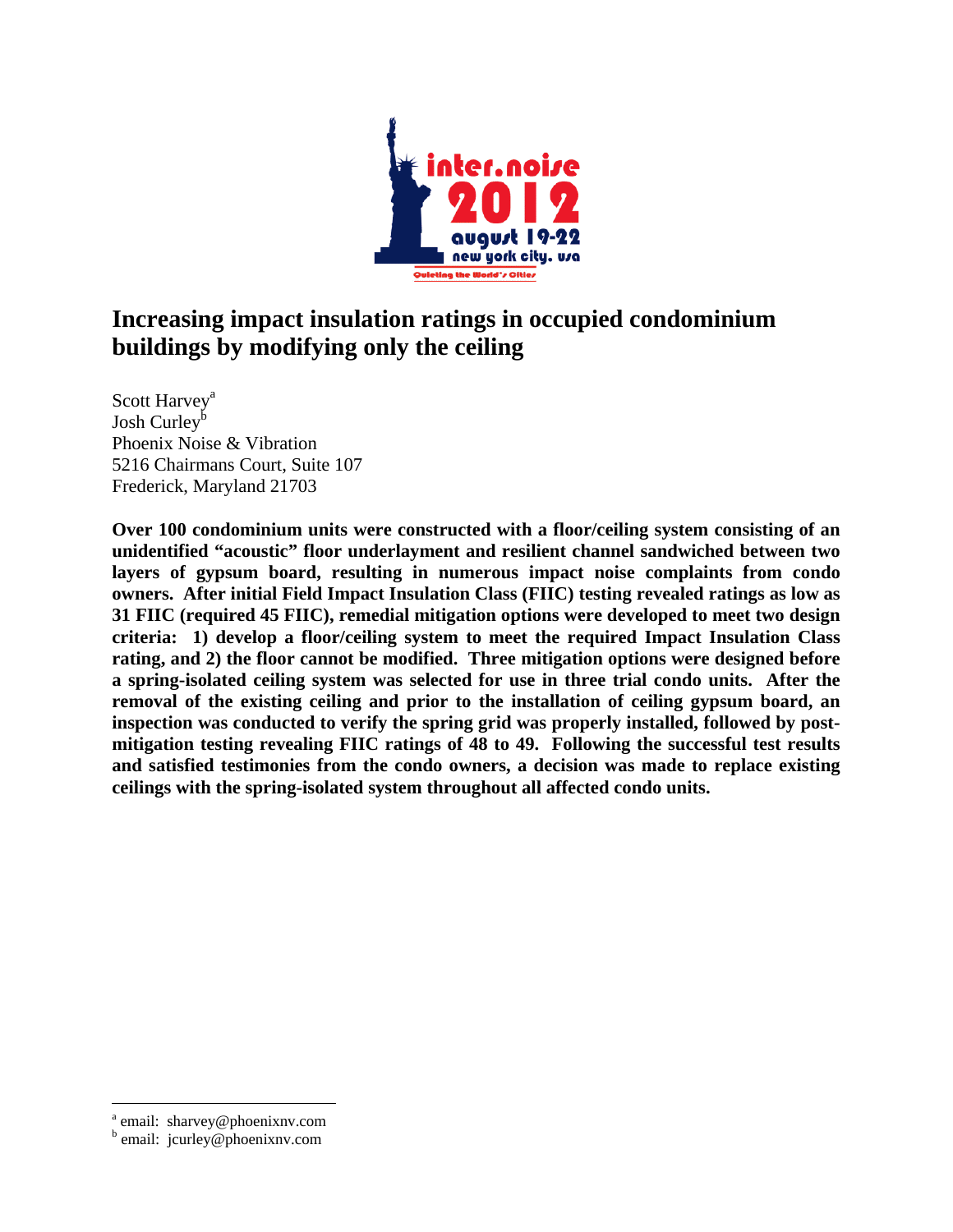#### **1 INTRODUCTION**

Phoenix Noise & Vibration was contacted regarding impact noise complaints made by multiple condo owners throughout a condominium development that was near completion and almost at full occupancy. The majority of the condo units had ceramic tile flooring.

After Field Impact Insulation Class (FIIC) testing established ratings well below the building's 45 FIIC requirement, an investigation of the building's design and actual construction revealed two factors responsible for the floor/ceiling system's inadequate reduction of impact noise transmission. The investigation was followed by extensive remedial mitigation designs aimed at meeting the building's FIIC requirement, demolition and installation of the prototype design in a few condo units, and post-remedial construction FIIC results of 48 to 49.

The performance of the remedial floor/ceiling design in the prototype condo units prompted the decision to replace the ceilings in all condo units (over 100). Each unit was also to be (acoustically) inspected to verify that the remedial design had been properly installed to function as intended, providing sufficient reduction of impact noise between living spaces.

After much coordination and cooperation of efforts between all involved parties, remedial work was completed for all condo units with praise from the condo owners for the improved isolation from their neighbors.

### **2 INITIAL FIIC TESTING & INVESTIGATION**

Field testing (Units A and B shown in Figure 1) was first conducted for two floor/ceiling systems with results of 30 and 38 FIIC. Each condo has the same layout, with a large great room (including the foyer, kitchen, dining room, and living room), three bedrooms, and two bathrooms. FIIC testing was limited to the great room since it was the only room which met the minimum volume requirement listed in ASTM E  $1007<sup>1</sup>$ 

After initial field testing, questions arose as to whether the floor/ceiling details included in the condo building's architectural drawings were properly implemented during construction. In particular, records proving which floor underlayment had actually been installed could not be provided. According to the architectural drawings, floor/ceiling partitions were to consist of:

- Ceramic Tile
- <sup>3</sup>/4" Levelrock (Gypcrete)
- SRM-25 Sound Mat
- <sup>3</sup>/<sub>4</sub>" Tongue and Groove Subfloor
- 16" Wood Joists
- $\bullet$  3 ½" Batt Insulation
- Resilient Channel
- Two layers of  $5/8$ " Type X Gypsum Board

An investigation was conducted in several condo units by removing sections of ceiling gypsum board, revealing resilient channel "sandwiched" between the layers of ceiling gypsum board (see Figure 2) and double screwed resilient channel (see Figure 3). Following the investigation, it was revealed that the local fire marshal had required resilient channel to be installed in this way for fire safety reasons, and that two flooring contractors had been used for the buildings. These contractors had used unknown underlayments which may not have been the underlayments listed in the building's architectural details.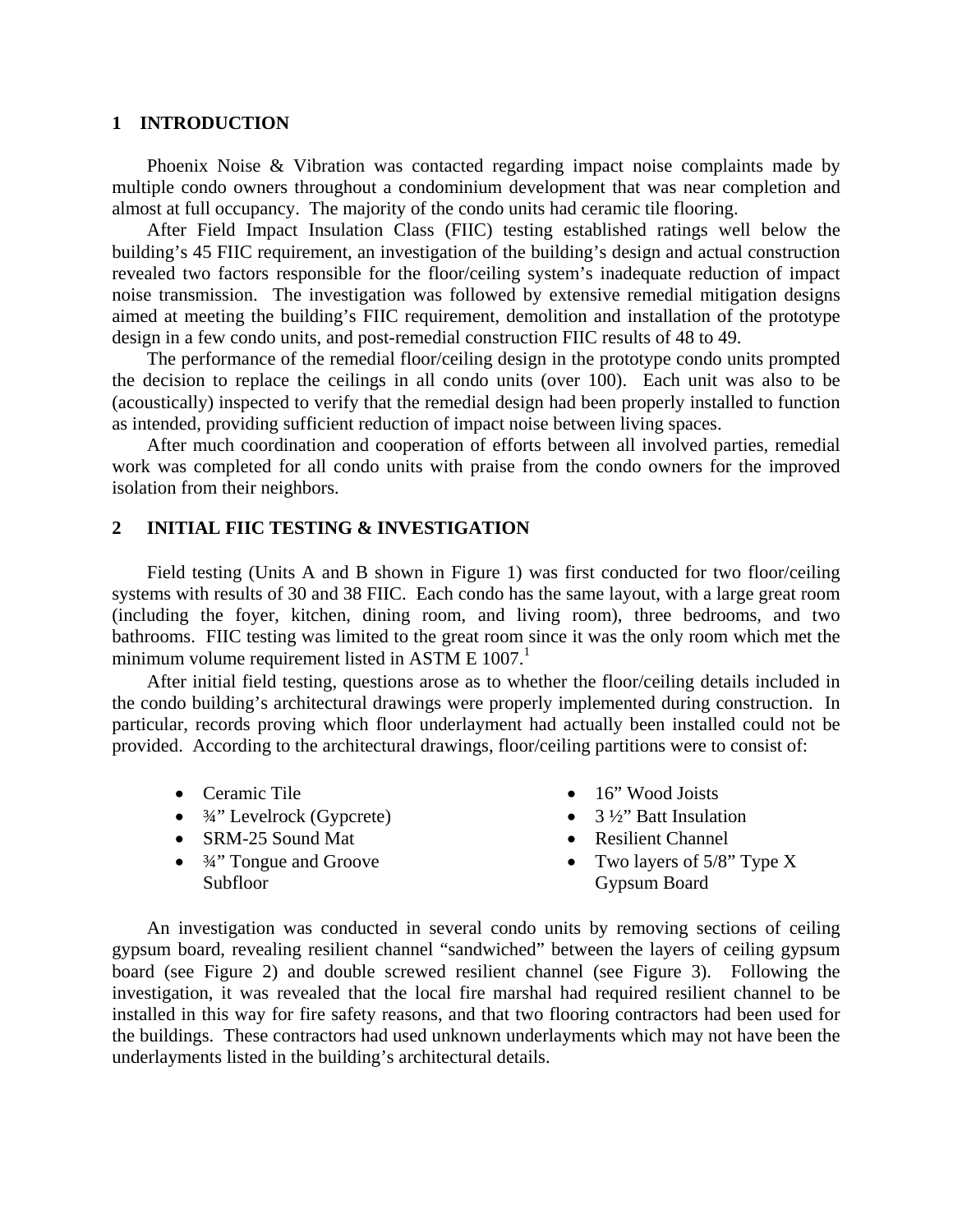## **3 FLOOR/CEILING DESIGN**

After extensive exploration of the various remedial mitigation options available, the decision was made to approach a solution by only removing the existing ceiling while leaving the existing floor untouched. This decision was made after much research and discussion; however the final decision was influenced by the following factors:

- Removing the floor was determined to be more expensive and complex compared to complete removal of the ceiling.
- No acoustical floor underlayment alone could improve the FIIC rating by the 7 to 15 necessary to meet the building requirement without increasing the finished floor height excessively.
- Most acoustical floor underlayments are only effective and tested in conjunction with proper ceiling resilient channel installation.
- Remedial mitigation through the floor would require a much thicker underlayment than the (non-acoustical) underlayment used, raising the existing floor height and causing problems with toilets, bath tubs, cabinets, etc.

Since resilient channel was known to be installed incorrectly and would need to be removed and replaced anyway, modifying the ceiling design was a more sensible approach than trying to address the problem by correcting only the floor or both the ceiling and the floor. This decision was supported by the conjecture that when evaluated separately, a feasible ceiling could be designed to sufficiently resolve the problem, while the same could not be said about the performance of a feasible floor modification alone.

## **3.1 Mitigation Design Options**

Three remedial mitigation options (presented below) were developed and presented for consideration, each of which would provide the required minimum 45 FIIC rating. While FIIC data for the specific floor/ceiling system designs was not available (since the floor underlayment was unknown), estimations of the performance of each option were made based upon test data for similar floor/ceiling systems.

**Option 1:** Two layers of 5/8" Type X gypsum board suspended attached to hat channel suspended in isolation clips attached to the joists (estimated 45 to 50 FIIC).

**Option 2:** Two layers of 5/8" Type X gypsum board attached to a hat channel/cold rolled channel (CRC) grid suspended on spring isolates attached to the joists (estimated  $50 - 53$ FIIC).

**Option 3:** Same as Option 2, replacing the 5/8" Type X gypsum board with "sound engineered" gypsum board (estimated 50 – 55 FIIC).

Option 3 was selected due to the highest expected performance of the three. Following the selection of a remedial design option, spring load calculations were completed to ensure proper load distribution throughout the entire grid system, verifying that no spring would be over or under loaded when accounting for the weight of the sound engineered drywall and the grid structure materials. (The spring layout design was confirmed by the spring manufacturer. See Figure 4 for spring installation details.)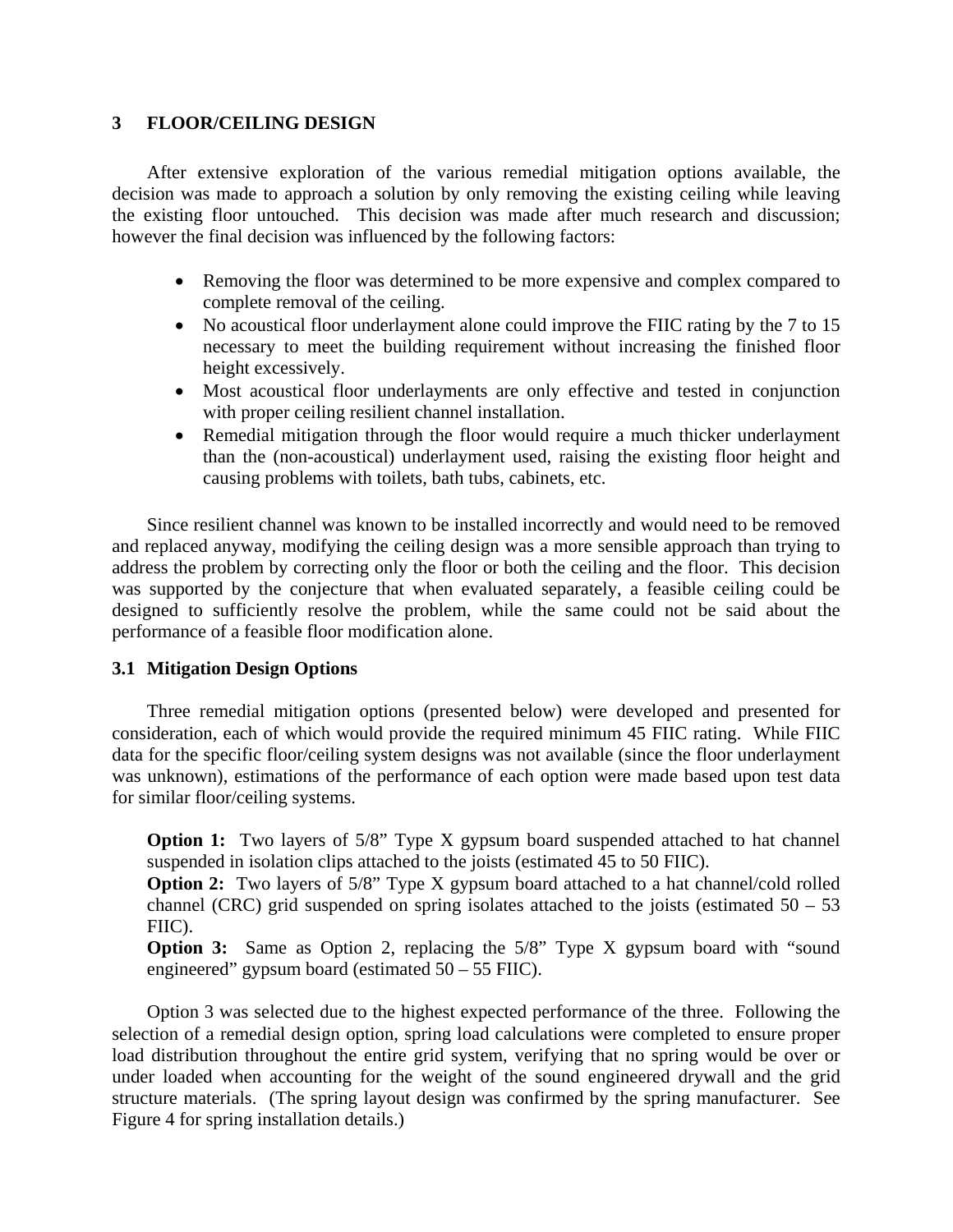#### **3.2 Demolition and Installation Guidelines**

In addition to designing the remedial floor/ceiling system, guidelines were developed to instruct contractors on the demolition of the existing ceiling and installation of the spring isolated grid. This included instructions detailing removal of existing drywall, particularly around room perimeters, and installation of springs and the ceiling grid.

Construction drawings were developed indicating the load capacity required at each spring location, distance requirements between springs, distance from springs to structural elements, and prospective locations of furring channel. Furring channel locations shown were suggested locations, the actual furring channel layout was left up to the judgment of the contractor based upon their understanding of what would be required to support the ceiling gypsum board. Details were also provided for isolating the grid system from elements such as sprinklers, recessed lights, electrical boxes, and bulkheads.

## **4 PROTOTYPES**

Before committing to installing the remedial mitigation design in all condo units, three units were chosen as prototypes to test the design's effectiveness, as its performance had been based upon estimates of similar floor/ceiling systems. FIIC ratings were measured in all three units (Unit C, D, and E data shown in Figure 1) prior to demolition to compare the pre- and postmitigation data.

### **4.1 Inspections**

The existing ceiling was completely removed from the three prototype units and the spring grid was installed (springs, CRC, and furring channel), stopping prior to hanging the ceiling gypsum board. At this time, a thorough inspection was conducted to verify proper installation of the spring grid, paying attention to the following:

- Correct spring in the correct location
- Spring alignment
- Proper spring compression
- Distances between springs
- CRC and furring channel isolated from the room perimeter
- Secure CRC and furring channel installation
- Ceiling elements (sprinklers, HVAC vents, etc.) properly isolated from the grid
- Sufficient insulation throughout the ceiling cavity

The inspection was conducted to identify any elements that would either prevent springs from compressing once the gypsum board was installed or compromise the ceiling's isolation from the rest of the structure. Installation errors were identified and corrected shortly after the inspection, then reinspected before approving the grid system for installation of ceiling gypsum board.

## **4.2 Post-Mitigation Testing**

FIIC ratings of the three prototype units were measured one week after the pre-gypsum board inspections, revealing FIIC ratings 48, 49, and 48, and FIIC value increases of 13, 18, and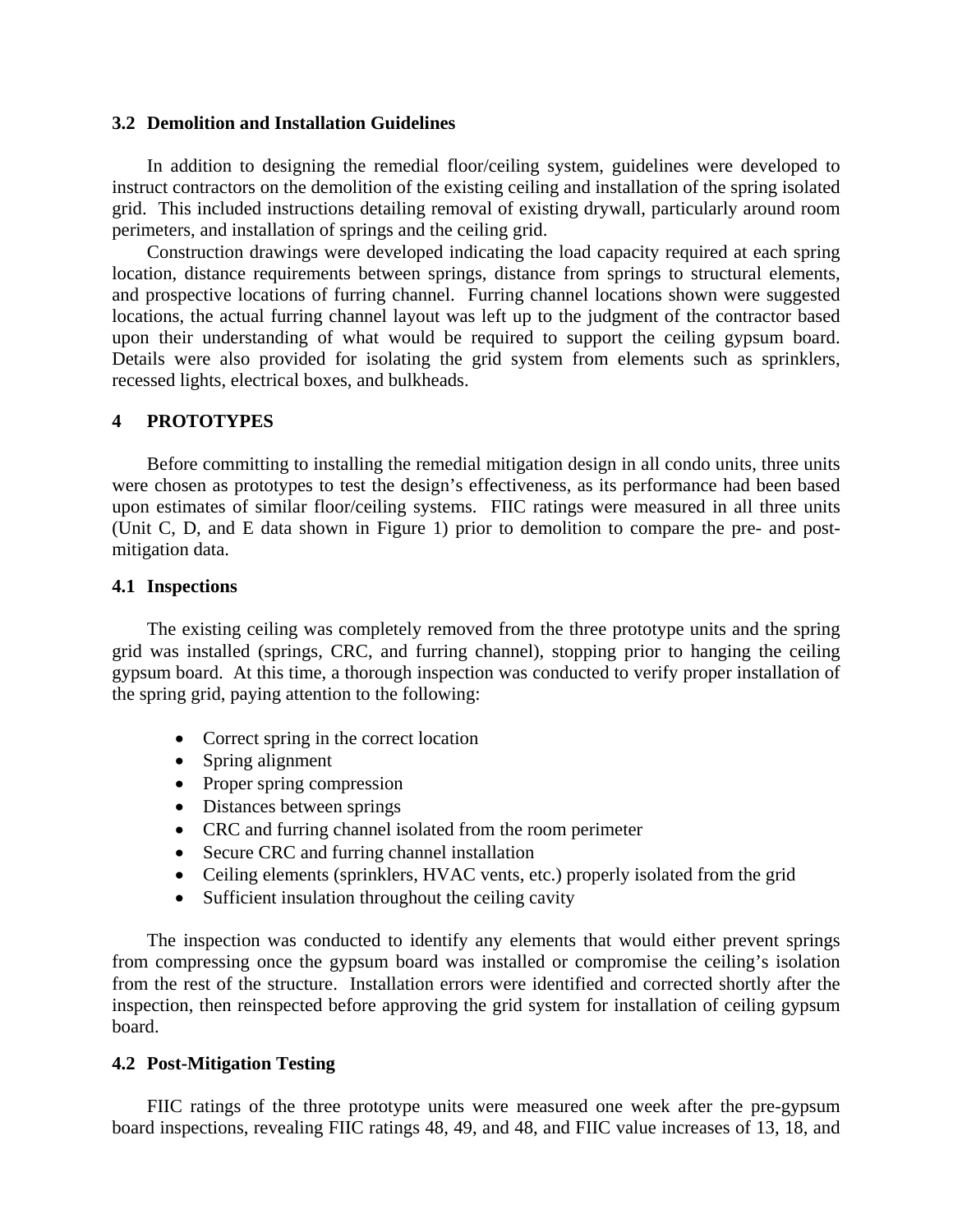17, respectively. (Pre- and post-mitigation data is shown in Figures 5, 6, and 7.) Each of the three prototype units now met the building's 45 FIIC requirement.

When conducting FIIC testing on the existing ceiling, tapping machine noise sounded as though it was radiating from the entire ceiling. Following the installation of the spring isolated ceiling, residual tapping machine noise clearly sounded as though it was being radiated from the walls in the receive room and not through the ceiling, indicating that the ceiling was no longer the primary noise transmission path between condo units on different floors.

## **5 FULL SCALE PRODUCTION**

Following the favorable test results, and more importantly test results in compliance with the building's FIIC requirement, the decision was made to install the spring isolated ceiling system in all 100+ condo units. This decision was supported by the positive testimony received from the owners of the three prototype condo owners.

### **5.1 Scheduling**

A schedule was devised by the ceiling contractor to install the grid system in a certain number of condo units per week, ranging from one to eight units. All condo units were completely furnished, therefore possessions had to be moved from each unit, stored, and then moved back in following the ceiling completion.

The entire process, from the move out to the move in date, was typically one month for each unit. All moving in and out of condo units was coordinated by the ceiling contractor and done in the presence of the condo owner to verify that all possessions, walls, floors, etc. had not been damaged.

## **5.2 Demolition and Installation**

After removing all condo possessions, all remaining condo surfaces and fixtures were protected. Walls were coved in plastic, plywood sheets were laid over all flooring, and cabinets, and sinks, toilets, etc. were boxed in with plywood (see Figure 8). The existing ceiling was then removed and the springs and spring grid were installed. Following the inspection of the grid system, ceiling gypsum board was installed and the entire ceiling was painted.

Crown molding was also installed and painted in all condo rooms to hide the gap (necessary for the ceiling to remain isolated from the walls) from the suspended ceiling gypsum board. All ceiling fixtures were then reinstalled and possessions were moved back into the unit.

#### **5.3 Grid Inspections**

All condo units were inspected by Phoenix Noise & Vibration prior to installing ceiling gypsum board. These inspections were requested to verify that each spring isolated grid was properly installed and would function as intended (i.e. would provide a minimum 45 FIIC rated floor/ceiling system). The units were inspected once to identify any installation errors, the errors were to be corrected by the contractor, and the grids then reinspected on the same visit so that each unit could be certified ready for gypsum board installation.

Additional field testing was not conducted after the three prototype units were tested and found to comply with the FIIC requirement. Since the prototype testing proved the acoustical integrity of the remedial ceiling design, grid inspections were conducted in lieu of full pre- and post-mitigation testing. As long as each grid was inspected and found to be properly installed,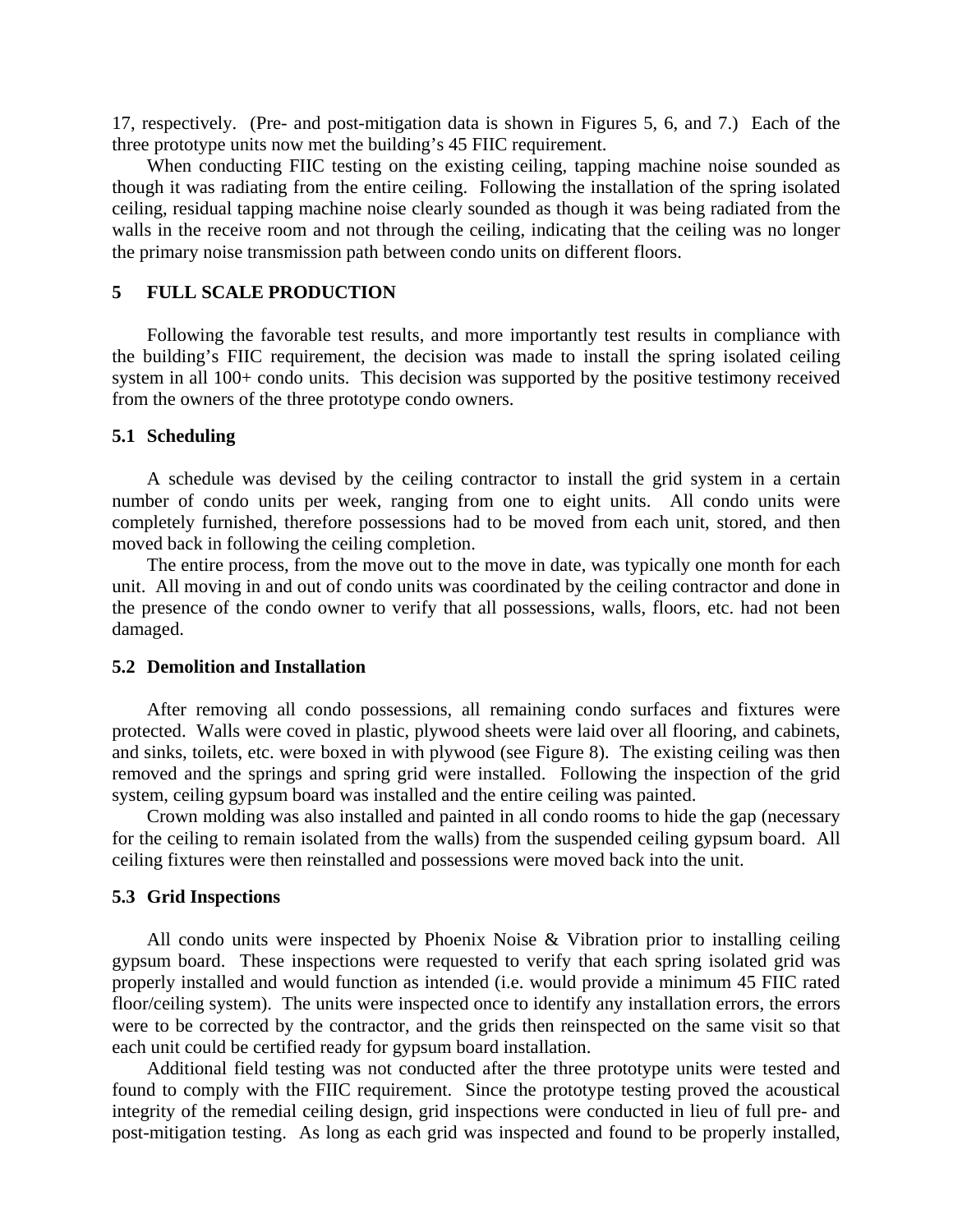testing was not required to verify that each grid system capable of providing the structure borne isolation necessary.

During the inspection of the first four grid systems, many installation errors were found and much time was spent educating the grid system installers during the first inspections on correct and incorrect installation procedures. The number of errors found in each unit gradually decreased as the grid installers became more experienced installing the grid system and more aware of the critical aspects of the design.

Inspection time also gradually decreased as inspection methods became more efficient. Several tools were used during the inspection process, including a color coded floor plan to verify spring colors and record errors, spray paint to indicate errors to the contractor, a flash light, a telescopic mirror to check hard to reach springs above kitchen cabinets, and a custom designed pole with a hook to pull springs when checking for compressibility.

#### **6 CONCLUSION**

The last condo unit was recently completed and the occupant's belongings moved back in. This project was a valuable experience for Phoenix Noise & Vibration and ended with some resolution for all those involved. The project was completed ahead of schedule and met with mostly positive testimony from condo owners who expressed satisfaction with their quieter condos in which the isolation from their neighbors was much improved, and much appreciation for correcting a problem that had once so negatively impacted their living environment.

The decision to develop a mitigation solution by modifying the ceiling rather than the floor proved to be the most practical design method for this particular incident; however this may not be the feasible option for all projects. Many factors were considered before selecting the design approach, which was ultimately influenced and limited by the impact the overall remedial process would have upon the building's non-acoustic characteristics.

Much was learned from this project, primarily how to successfully develop and implement a remedial design, when limited by strict constraints, which satisfies the requirements and demands of multiple conflicting groups. This project was rewarding professionally and serves as a prime example of how costly ignoring acoustics during the design phase of development can be long after the product is completed and delivered.

## **7 ACKNOWLEDGEMENTS**

Phoenix Noise & Vibration would like to thank Kinetics Noise Control for their involvement and assistance with this project.

#### **8 REFERENCES**

1. American Society for Testing and Materials (ASTM) E 1007 – *Standard Test Method for Field Measurement of Tapping Machine Impact Sound Transmission Through Floor-Ceiling Assemblies and Associated Support Structures.*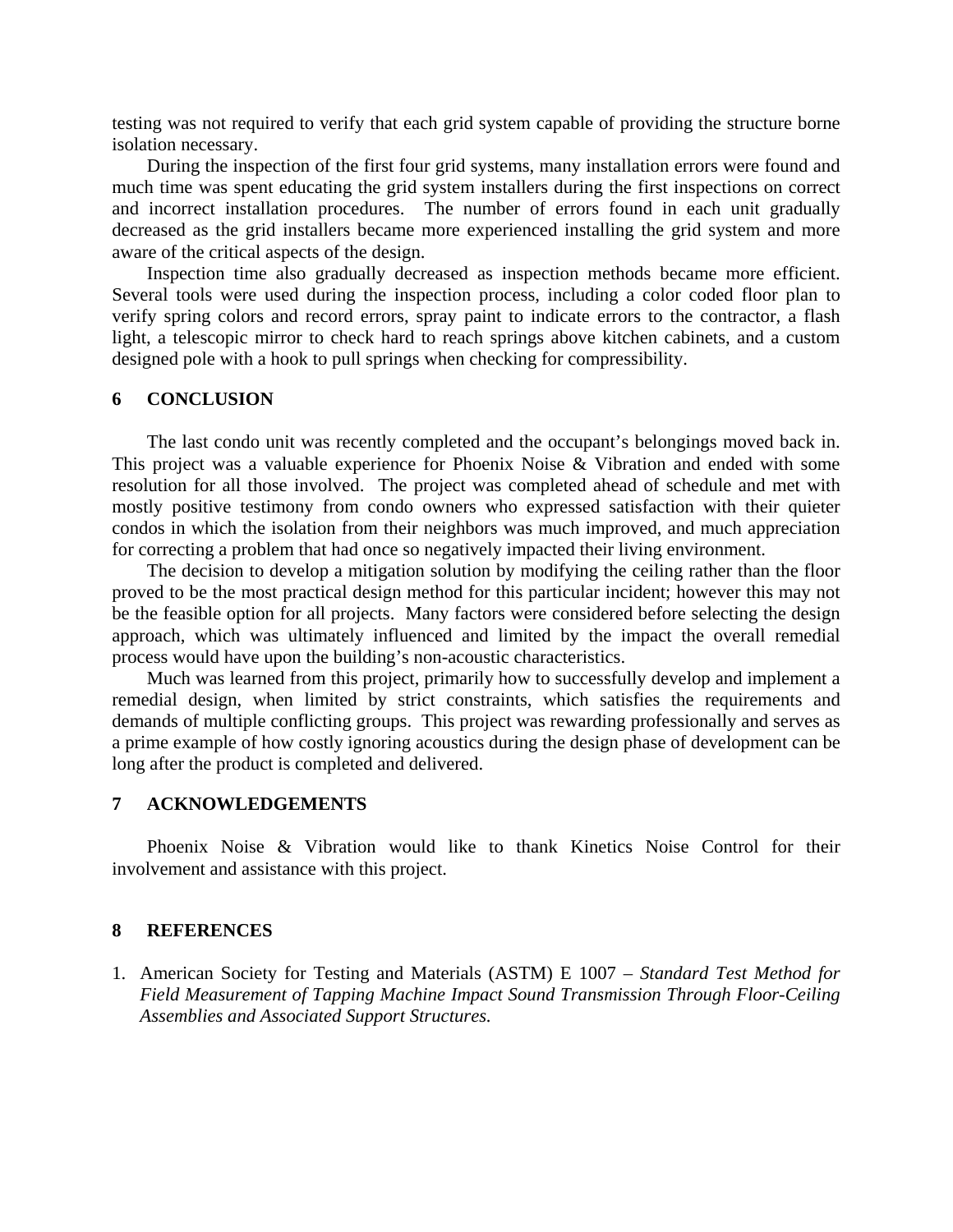

*Fig. 1 - Pre-mitigation FIIC ratings of tested condo units.*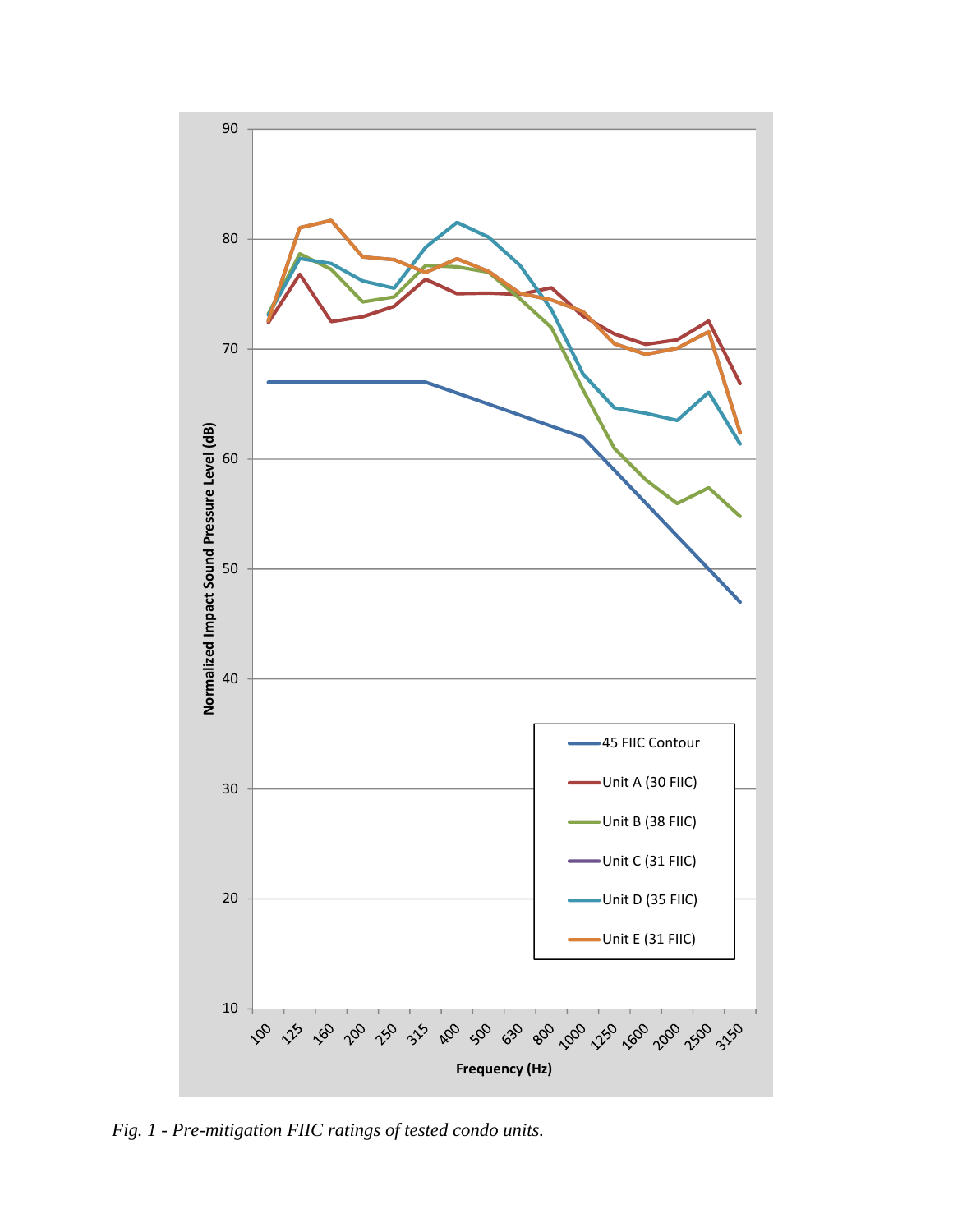

*Fig. 2 - Resilient channel "sandwiched" between layers of gypsum board in original ceiling.* 



*Fig. 3 - Double screwed ceiling resilient channel (in original ceiling).* 



*Fig. 4 - Spring and grid installation (courtesy of Kinetics Noise Control).*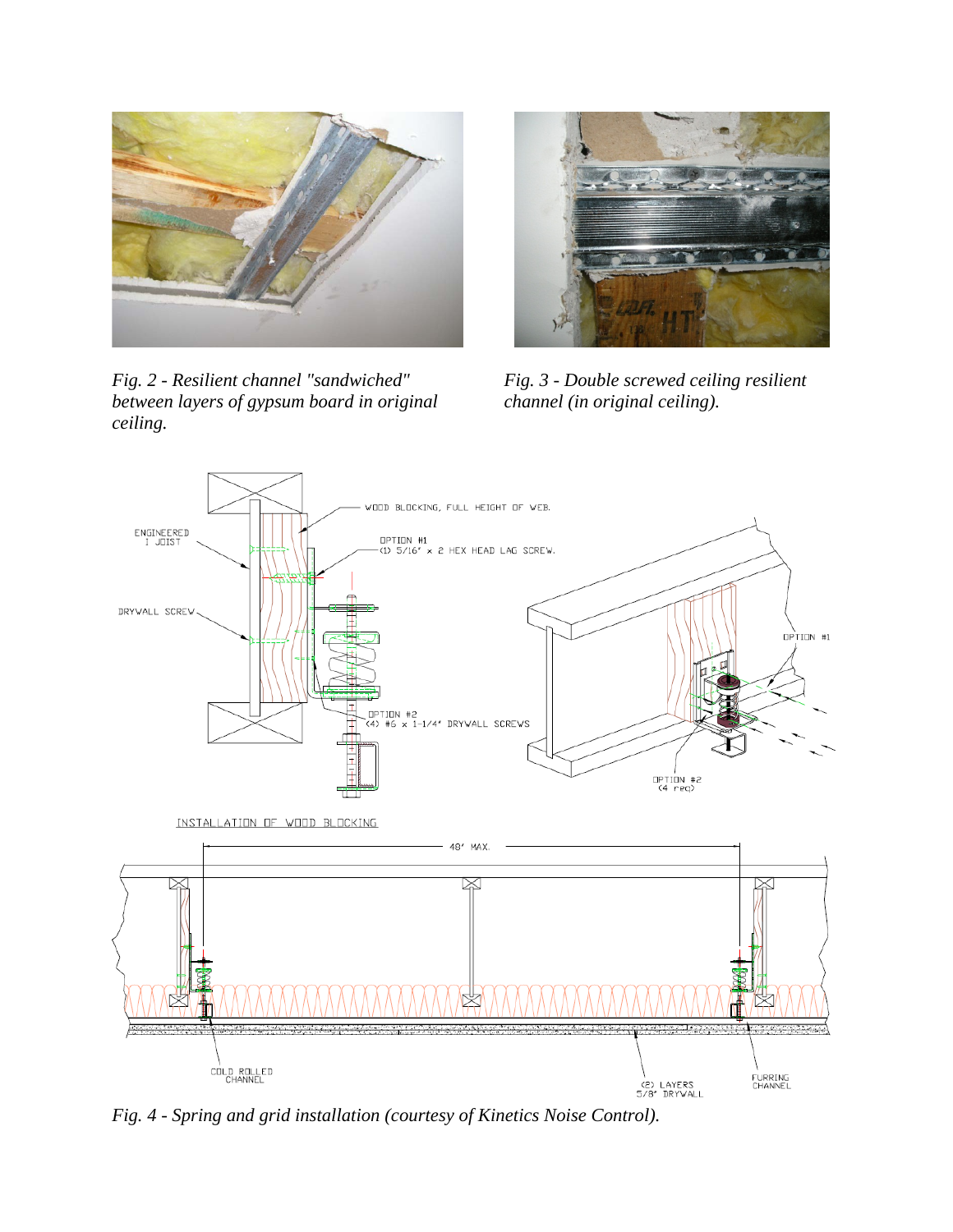

*Fig. 5 - Pre- and post-mitigation test results (Unit C).*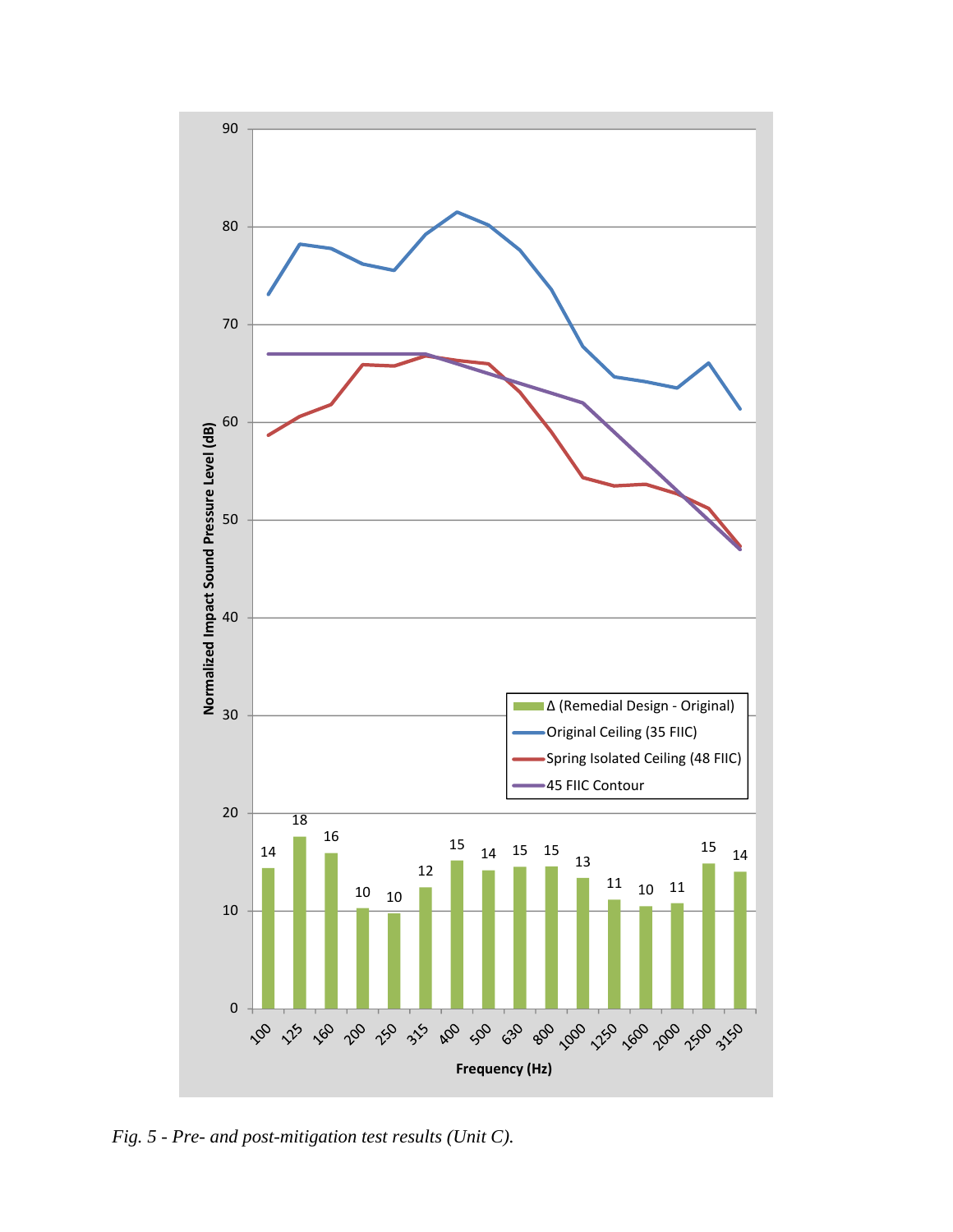

*Fig. 6 - Pre- and post-mitigation test results (Unit D).*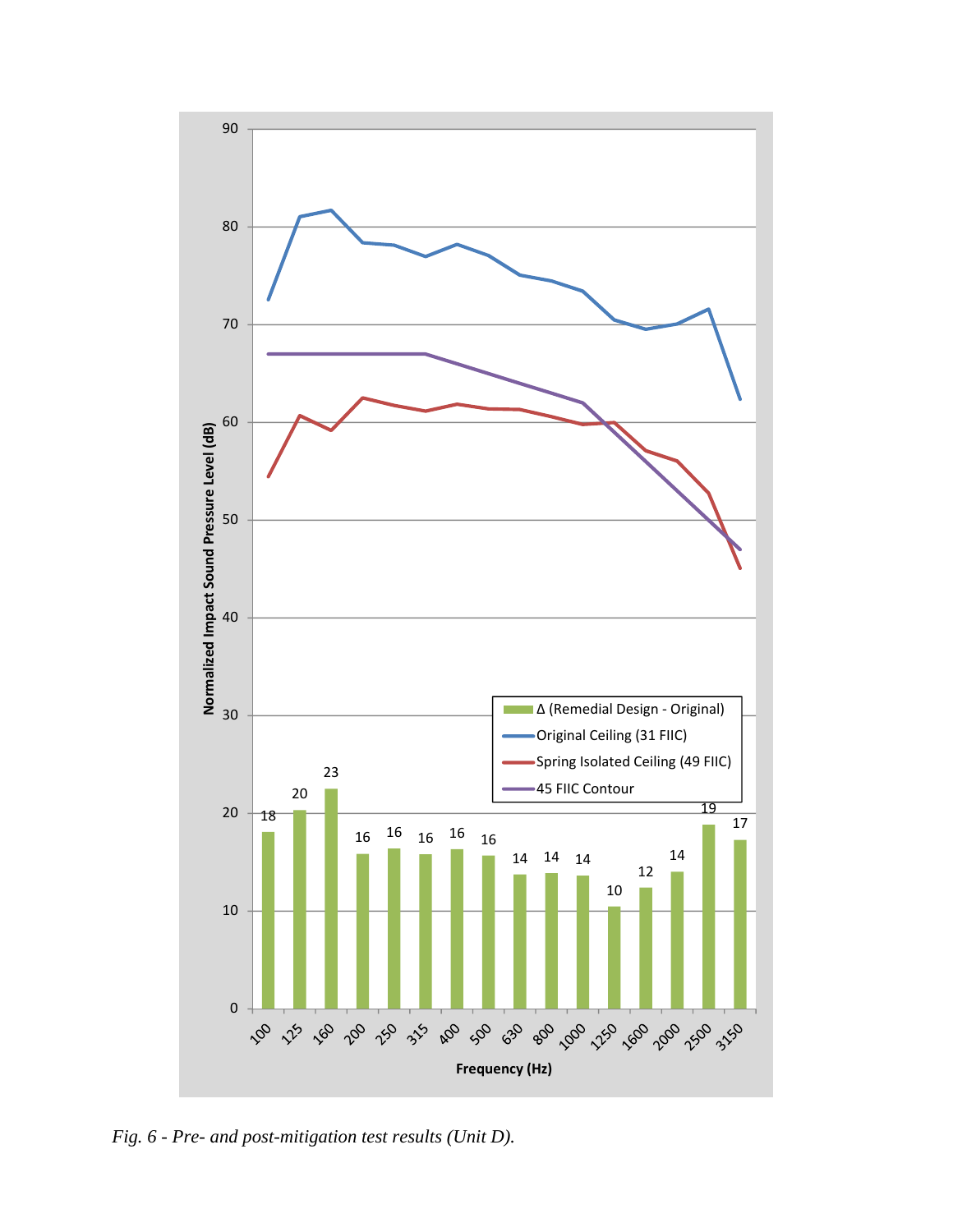

*Fig. 7 – Pre- and post-mitigation test results (Unit E).*